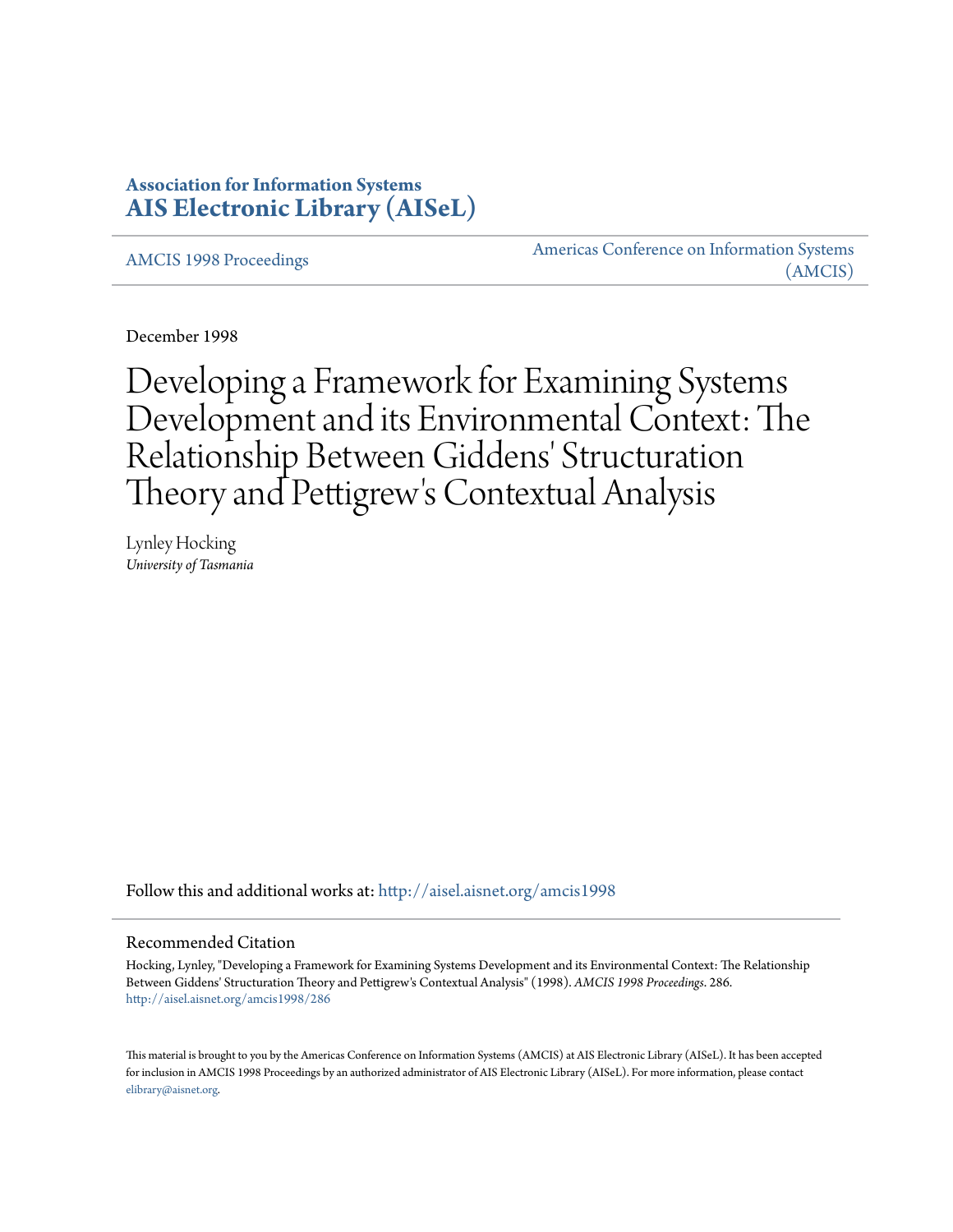# **Developing a Framework for Examining Systems Development and its Environmental Context: The Relationship Between Giddens' Structuration Theory and Pettigrew's Contextualist Analysis**

**Lynley Hocking** University of Tasmania

## **Abstract**

*Giddens' structuration theory and Pettigrew's contextual analysis have both been influential frameworks for examining the close relationship between information systems initiatives and their organisational environment. Here the relationship between these two theories is examined and it will be argued that they are largely, but not wholly equitable. This comparison has important implications for how the process of systems development can and should be perceived.*

The process of systems development and implementation in organisations is an area of great concern but there are few good models of process (Walsham 1993, Saberwal and Robey 1995). Understanding this process of change requires a close examination of the relationship between the process, context and content of changes (Pettigrew 1985). The close and intertwined nature of the relationship between systems development projects and their organisational environment has been widely considered (eg Kling 1987, Orlikowski 1988, Truex 1993). Giddens' structuration theory and Pettigrew's contextual analysis both provide useful and sophisticated conceptual frameworks for examining these issues. Here the relationship between these two influential theories is examined. This comparison suggests an appropriate approach for developing a multi-level model of the process of systems development.

The normative literature on systems development emphasises the need to understand the "problem situation" before designing an information system. Analysis techniques to aid this, such as Checkland and Scholes' (1990) Soft Systems Methodology, can be sophisticated and well-suited to this purpose, but they do not indicate how the context not only influences systems development at the beginning of the process, but throughout it. Generally in systems development projects further changes required are managed through change control procedures and will result in a new systems development lifecycle when the system becomes obsolete and difficult to further "maintain".

Truex (1993) suggested that this approach is based on the assumption that the organisational context of systems development is made up of stable structures and criticises it for not recognising that organisations are emergent systems. That is, social systems do not follow fixed patterns, but are continually being recreated and never obtain a stable state. This emergent nature of change in organisations has been extensively addressed by authors such as Barley and Orlikowski. Focusing on the processes of institutionalisation and structuration, Barley and Tolbert (1997) examined the links between action and institutional elements. In essence, they illustrated structuration in action over time, as organisations change by describing the recursive relationship between these two elements. On the same topic at an empirical level, Orlikowski (1996, Orlikowski and Hofman 1997) illustrated how the implementation and improvement of groupware technology in a large software company involved a number of organisational transformations over time. These changes occurred at both the institutional level and the level of everyday actions and changes in each were influenced by and had an influence on the other. By describing the closely intertwined nature of the relationship between organisational structures, they have also illustrated the close relationship between the process and content of change. In Orlikowski's terms, the transformations were situated in their context.

These studies illustrate the very close relationship between the context and the content and process of change (Pettigrew 1985), and the intertwined nature of institutional elements and the actions of those involved (Giddens 1989). Walsham (1993) equates Pettigrew's definition of context with Giddens' concept of structure, and Pettigrew's process with Giddens' concept of human actions (p 69). Here we examine this in more detail and conclude that while context is equitable with structure broadly, human action is only partially equitable with process. This observation will have important implications for how the process of systems planning, development and implementation should be viewed.

The relationship between changes in information technology and the organisational structures in which such changes take place is widely considered to be a crucial issue and has been the focus for much research in this area (eg Borum and Christianssen 1993; Allen and Hauptman 1994). The inclusion of "structure' in both the MIT90's model and its predecessor, the Leavitt diamond(Keen 1981, Scott Morton 1991), and the popularity of such models reflects the perceived importance of the concept.

Unfortunately, though, the term "structure" is often not well defined and is open to multiple interpretations (Barley 1990). Here structure is defined as anything which structures human actions, recognising that structure exists in a dualistic relationship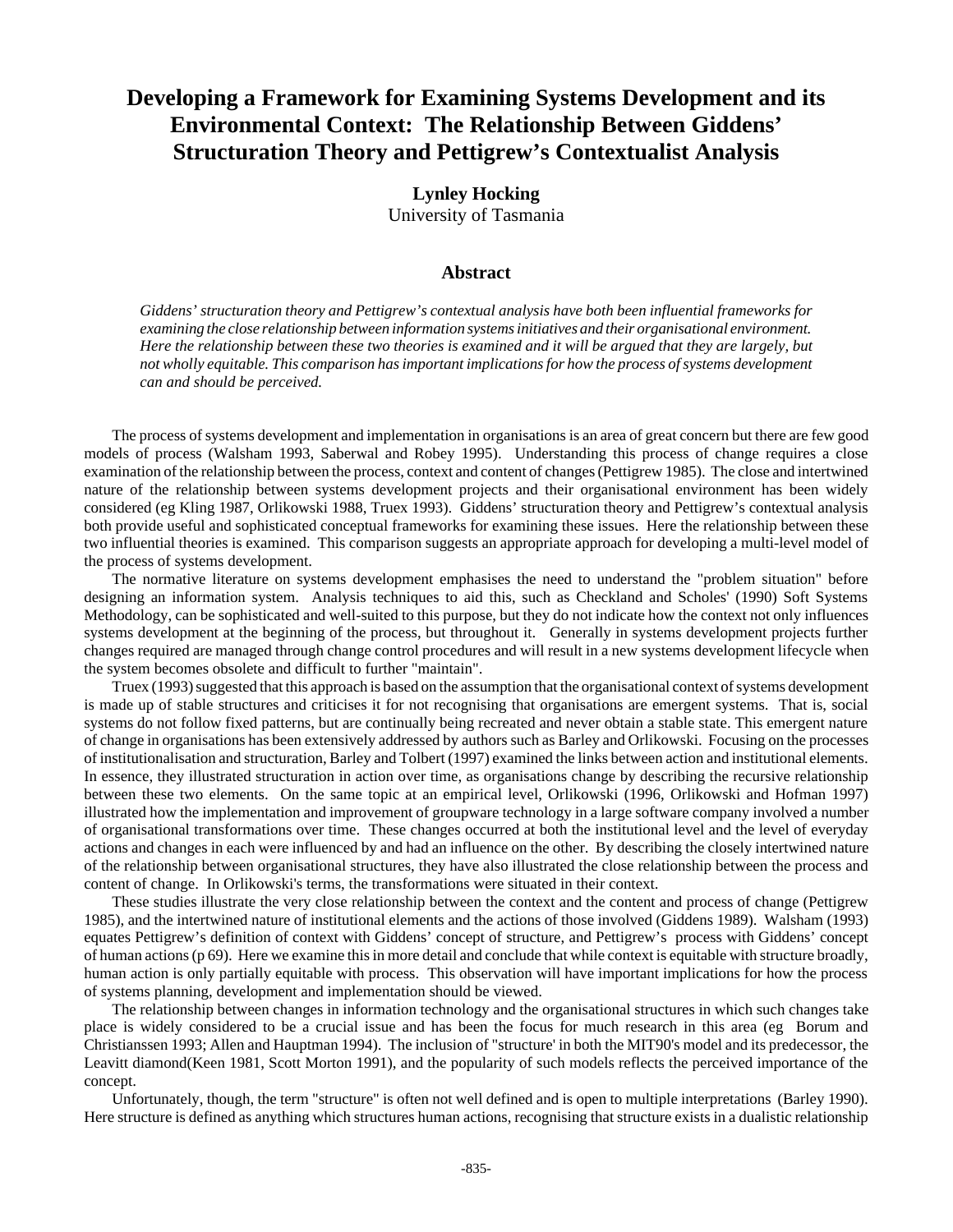with the human actions which create, enforce and transform it. This definition aligns with Giddens conception of structure. For him, structure theoretically refers to the rules and resources which exist as memory traces only manifested when used in social action and interaction (Walsham 1993). In Giddens' own terms it is "...the rules and resources recursively drawn upon and reconstituted in processes of interaction" (Giddens 1989: p253).

...structure is what gives *form* and *shape* to social life, but is not in *itself* that form and shape - nor should 'give' be understood in an active sense here, because structures only exist in and through the activities of human agents (Giddens 1989: p 256).

For Giddens, structure both enables and constrains human actions, though not exhaustively due to the unintended consequences and unacknowledged conditions of actions.

As structure is a product of human interactions, and human interactions are highly variable, structures are correspondingly changeable as they are continually recreated. Reflections of formal structures, such as hierarchies, models of work processes or assessments of organisational culture are thus only manifestations of structures, interpreted at a given point in time. Yet human interactions are largely shaped by the structures in which they take place, and so there is some "sedimentation of institutional forms" (Giddens 1979). Giddens calls these sedimentations "systems", which he defines as "Reproduced relations between actors and collectivities, organised as regular social practices" (p 66).

Contextual issues are interrelated with the actions of the systems developers and users as they create the new system. These issues provide meaning and boundaries to their actions, in a sense providing a structure in which their actions could take place. At the same time, these contextual, or structural issues are partly reshaped via the actions of developing the new system. Thus the process of systems development can essentially be described as a process of structuration . Stated another way, the context of an organisation forms the structure for defining people's actions as systems developers have to create a system which is deeply embedded in their organisation. Yet at the same time, the actions of those creating the system helped change these contextual elements. This illustrates that the structure of organisations is created via the actions of those involved while these actions are largely shaped by the context, or structures in which they occur. Hence, information systems development provides a very good example of the duality of structure and action (Orlikowski and Robey 1991).

Hence the context of information systems development is equitable with the institutional properties which structure people's actions. The difference between context and structure is that the former impacts on the systems development process while structure shapes the actions of individuals. However, since systems development consists of human actions and the context of the process largely structures these actions, there is very little difference between the two concepts in practice, so illustrating the difficulty of using the concept of structure as an element of the organisational context.

Yet is the conception of process equitable with Giddens' conception of action as Walsham argues? For Walsham, process refers to social interactions occurring over time. However, Giddens argued there are three forms of temporality:

- the *durée* of activity, or the ongoing flow of everyday life;
- the *dasien*, or the lifecycle of the organism, and;
- the *longue durée*, or institutional time and the development of social institutions (Giddens 1979).

Walsham's conception of processes over time focuses on the first form of temporality particularly well by illustrating the importance of social interactions, a point often ignored by the literature on systems development. While systems development can be usefully viewed as a process of social interaction, Giddens' identification of the three forms of temporality suggests *only* focusing on this micro-level is not a full analysis of the process. As Pettigrew (1995) suggested, a contextualist analysis should include multiple levels of analysis. The same can be said of a process model — it should include multiple levels of analysis, such as the three levels of analysis suggested by Giddens.

This paper describes part of a larger study investigating these micro, macro and institutional processes through an ethnographic study of systems development and the close linkages between the different levels. This study focuses not only on what Giddens' terms the durée of micro-level everyday social activity, but the dasien and longue durée or macro and institutional processes of change in organisations. In less theoretical terms, this involves a focus on the macro models of process used in systems development, such as the systems development lifecycle model, rapid applications development and so forth, and the micro-social processes through which such macro processes are enacted on a day-to-day level, such as passive and active user involvement, the negotiation of meaning and interest, the creation and sustainment of coalitions of meaning and interest and the application of expertise and authority. At an institutional level, it is closely tied with Giddens' structuration theory.

#### **Conclusions**

To recapitulate, many normative texts are criticised for not considering contextual factors. However, writers such as Kling (1992) have illustrated the importance of such issues and a consideration of the context models available suggests that how we perceive the context of systems development will significantly impact on how we view the process. Due to the emergent nature of the organisational context, there is an ongoing relationship of influence between the context, process and content of change. A comparison between Pettigrew and Walsham's concepts of context and process and Giddens' concepts of structure and action suggests, while context and structure are broadly equitable, the concepts of process and action are only partially so. Thus, while Walsham's process model usefully identifies the social interactions which make up systems development, it does not consider the broader processes of development operating according to Giddens' conceptions of *dasien* and *longue durée.* These different